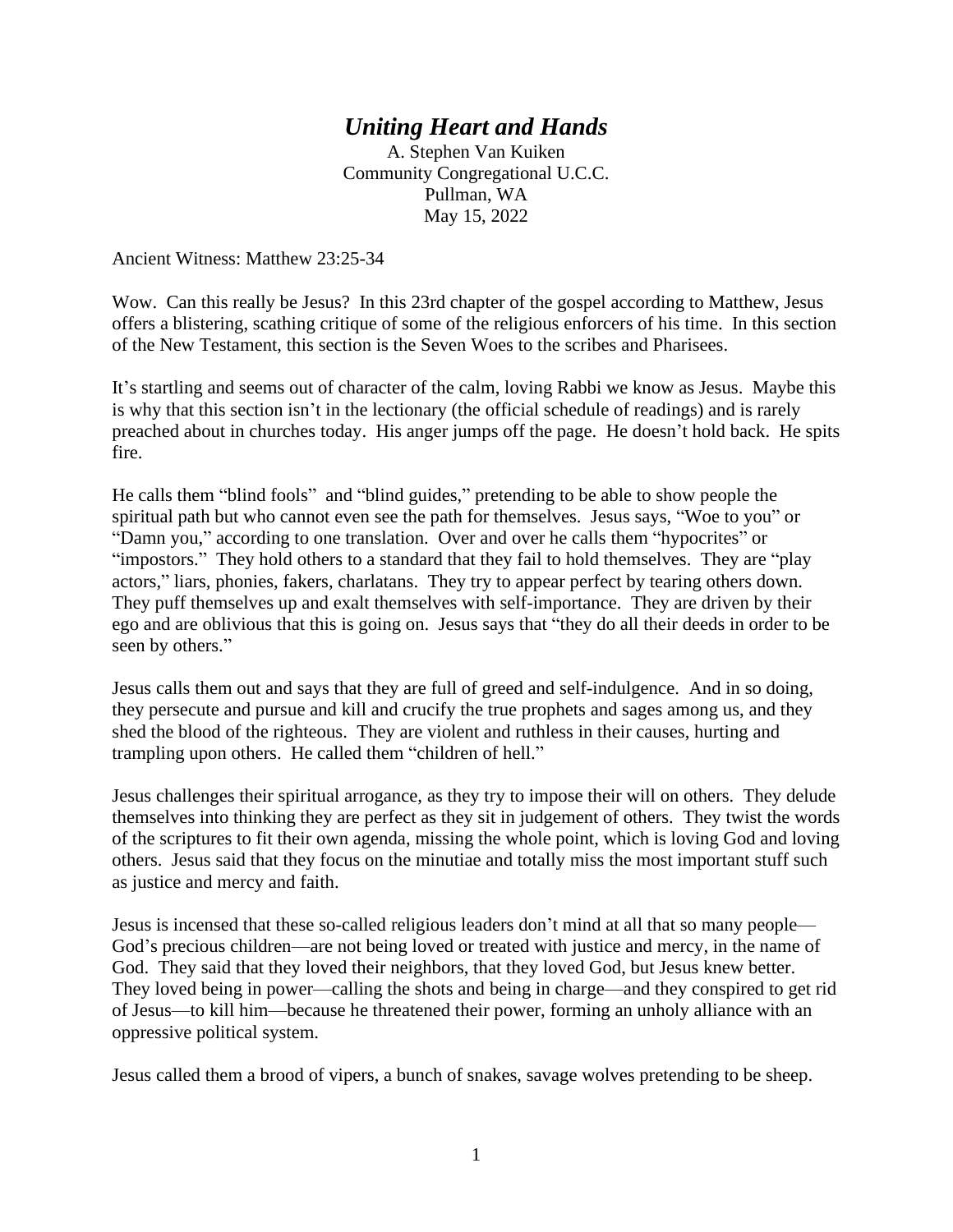Of course we have modern-day Pharisees. Those spiritually arrogant who seek to impose their will on everyone else. I think I saw some at the abortion rights rally yesterday here in Pullman, willfully making no distinction between a fertilized egg and a nine-month-old fetus. Life is life, they say. Taking a painfully complicated issue and turning it into a simple cartoon. Saying they speak for God. Based on judgment and fear. All others who disagree with them are complicit in murder and therefore belong in jail or worse. Such certainty might make them feel pure, but it is at the expense of others. And they seem oblivious to the pain and agony that an unwanted child would bring to so many women and to the children themselves, consigning many of those to a life in poverty. Where is the justice and mercy and love for them?

Jesus, it seems to me, would see through those who use the label of "pro-life" for where are these people when it comes to life outside the womb? This block of voters are against paid parental leave, that all other developed nations have and that would actually make the birth of a child possible without casting the family into poverty. These anti-choice politicians are against minimum wage, putting the lives of infants at risk as they live in poverty. They are against the child tax credit that was responsible for lifting countless families and children out of poverty. They are against federal funding for schools and education, against Aid for Dependent Children, against expanding healthcare, against universal daycare. After children are born, they seem to be anti-life. They vote for politicians who give tax breaks for billionaires and corporations instead of helping families and children. If they were indeed pro-life, how could they support the insane levels of military spending and a war economy, siphoning off the national treasury, instead of helping people live? How could they be satisfied with the paltry efforts of our nation to address famine, epidemics, gun violence and poverty? How can they say nothing about White Supremacy that has been responsible for so much senseless violence and death, such as the young White Supremacist who gunned down and killed 10 Black people in Buffalo yesterday? And how can one be for life and say or do nothing about climate change, which threatens organized human life itself? No, Jesus would see how this issue is being cynically used by politicians simply to acquire power and votes with a slogan.

Jesus saw what was in the hearts of the Pharisees and scribes he faced. And he saw that it was more about the lust for power and to be seen as pure, and less about love and true concern for others. He kept talking about their hearts, what is on the *inside*. For him the motives matter! Even if an action seemed virtuous on the outside, it would decay and rot from within. He said that they are like "whitewashed tombs, which on the outside look beautiful, but *inside* they are full of bones and filth." He told them that on the outside they look so righteous to others, but on the *inside* they are full of hypocrisy. If we say that we are Christian, that we are following Jesus, then the condition of our interior, of our hearts, *matters*. Otherwise, it is simply performative.

Jesus said, "Look, you say that if you lived in the previous generation, you would have supported the prophets then and so you now put flowers on their graves." Perhaps you are for having a national holiday in their honor. "But when it comes to the present-day prophets, you hunt them down and destroy them." And you are all for gutting the Voting Rights Act. Because prophets get at the heart of the matter; they address more than the symptoms or the surface of a problem. And how one deals with a prophet reveals their true motives and intentions.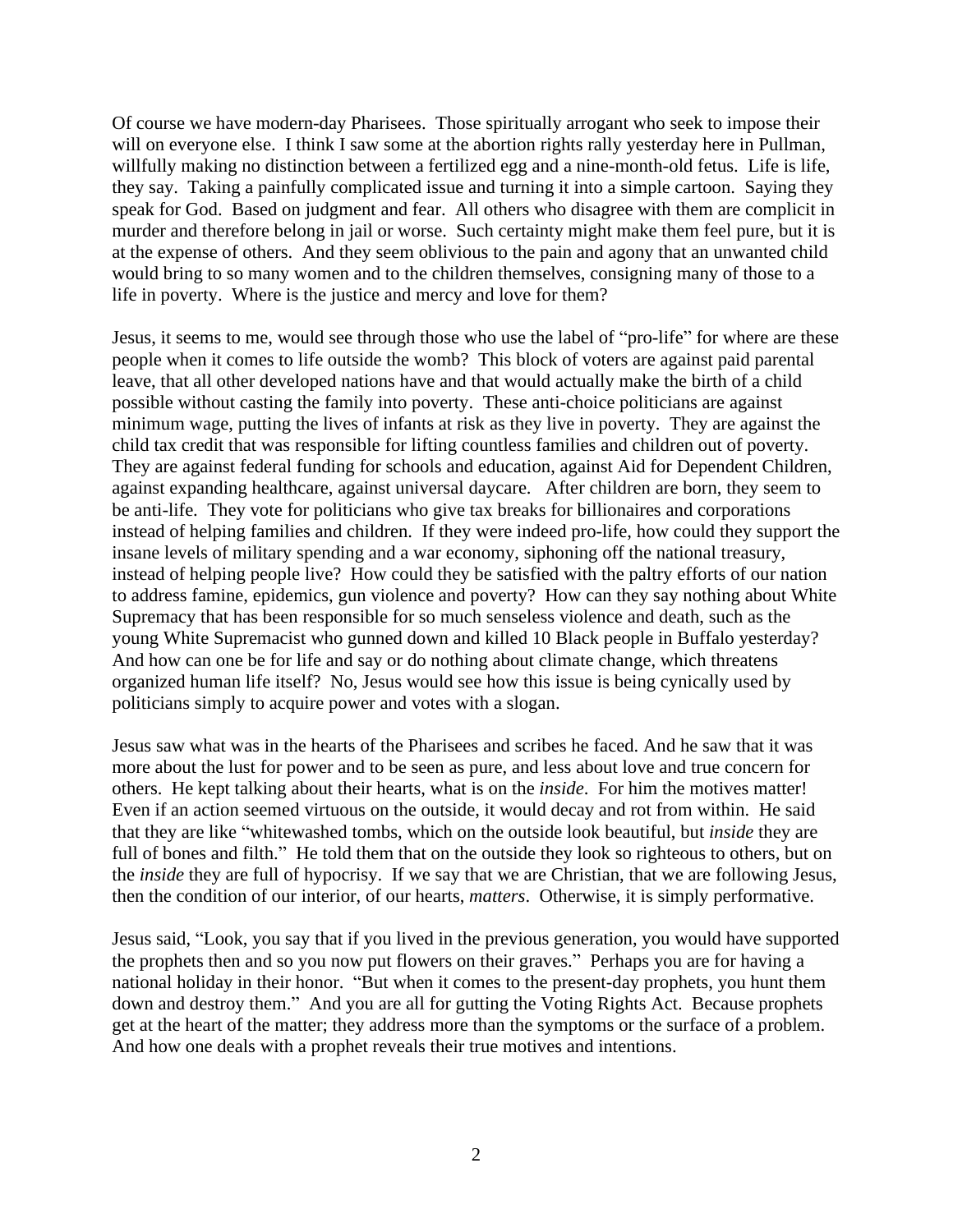And so motives matter, especially for those who proclaim that they are part of a spiritual community. What is in our heart matters. What is inside matters. Jesus said to them, "You clean the outside of the cup, but inside it is filled with greed and self-indulgence. Clean the inside of the cup, so that the outside also may become clean." It needs to start on the inside.

This is why a church cannot be simply an ethical society, a do-gooding organization. We need to be also concerned about the *inside*. As T. S. Eliot wrote,

*The last temptation is the greatest treason To do the right deed for the wrong reason.*

Jesus' warnings to the Pharisees are for us all, really.

Earlier in Matthew in the Sermon on the Mount Jesus says, "Blessed are the *pure in heart*, for they shall see God." (Mt 5:8) And this is why we are here, to pursue a pure heart. And make no mistake, this is not a one time thing. It is a continue, constant process. And even then, our hearts are never totally pure if we're honest. But we're concerned not just with acting righteously and justly; we're concerned about what's inside. We make our prayer like the writer of the Psalms: "Create in me a *pure heart*, O God."

We resist perfectionism and the easy certitude, because it's fake. We honor humility and vulnerability, because it's honest. As Augustine said, "Never fight evil as though it were something that arose totally outside yourself."

So how do we get a pure heart? First, by realizing that it is not something we can achieve for ourselves. It is not through will-power. It is not through self-determination or self-help or selfanything. Rather it is through surrender. It is realizing that it is *God* who creates the pure heart. It is by letting go of our agendas and our desire to be seen as good.

I was at a conference in Albuquerque, NM over 10 years ago, at which the spiritual teacher and writer, James Finley said,

*The mystic is not somebody who says, "Look what I've experienced. Look what I've achieved." The mystic is the one who says, "Look what love has done to me."*

And at the conference, Richard Rohr followed this up by saying,

*It seems to me Christianity has put major emphasis on us loving God. Yet the mystics consistently describe an overwhelming experience of how God loves us! In their writings, God is the initiator, God is the doer…*

*[Mystics] invariably find ways to give that love back through various forms of service and worship, but it's never about earning the love—it's always about returning the love. Can you feel the difference? Returning God's love is almost a different language. It's not based in fear, but in ecstasy.*